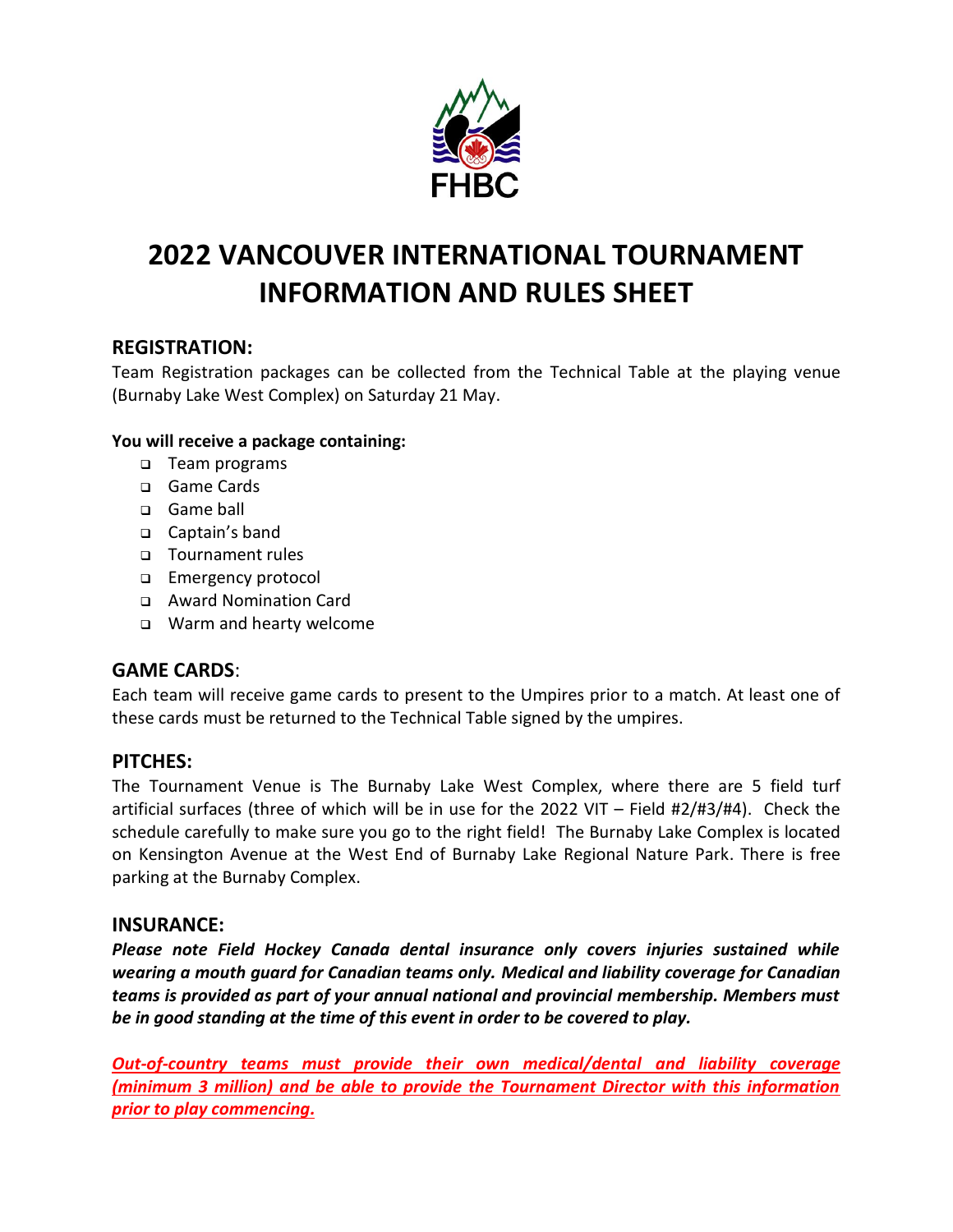## **MEDICAL SERVICES:**

There will be an athletic trainer located at the playing venue. For a serious emergency, call 911 and file a medical report at the Technical table at Burnaby Lake.

### **COVID-19 PROTOCOLS:**

The 2022 VIT will follow appropriate COVID-19 protocols aligned to permissions for tournament play by the BC Provincial Health Office. Please note that protocols and permissions in this case may be applied at any time in the lead into and during the 2022 VIT.

#### **MAIN VENUE (Concession, Beer Garden, Facilities):**

There will be a concession facility open at the Burnaby Lake West Complex throughout Saturday, Sunday and Monday. And of course, there will be the Beer Garden adjacent to turf fields #2 and #3 open on Saturday, Sunday and Monday from 11.00am. The Metro Vancouver Pro League (MVPL) will be operating the beer garden on behalf of the Tournament Committee. Be sure to stop by often to wish them luck and make your 'donation'. Washrooms and Changing facilities will be readily available at Burnaby Lake West Complex.

#### *Rules specific to The Burnaby Lake Complex:*

- *All alcoholic beverages MUST be consumed within the Beer Garden Perimeter. Failure to do so could result in the closing of the Beer Garden by Burnaby Park Officials.*
- *Under no circumstance are BBQ's or Propane instruments of any kind allowed at the Burnaby Lake Complex.*
- *Spectators are not permitted to watch any game from inside the pitch perimeters.*
- *The consumption of nut products or sunflower seeds is prohibited.*
- *Please keep your trash off the fields and in the trashcans provided!!*

*The future of the tournament at this venue depends on everyone adhering to local rules. Your cooperation is appreciated.*

#### **MERCHANDISE:**

A number of equipment vendors will be at the main venue. Be sure to drop by and check out the latest Field Hockey equipment.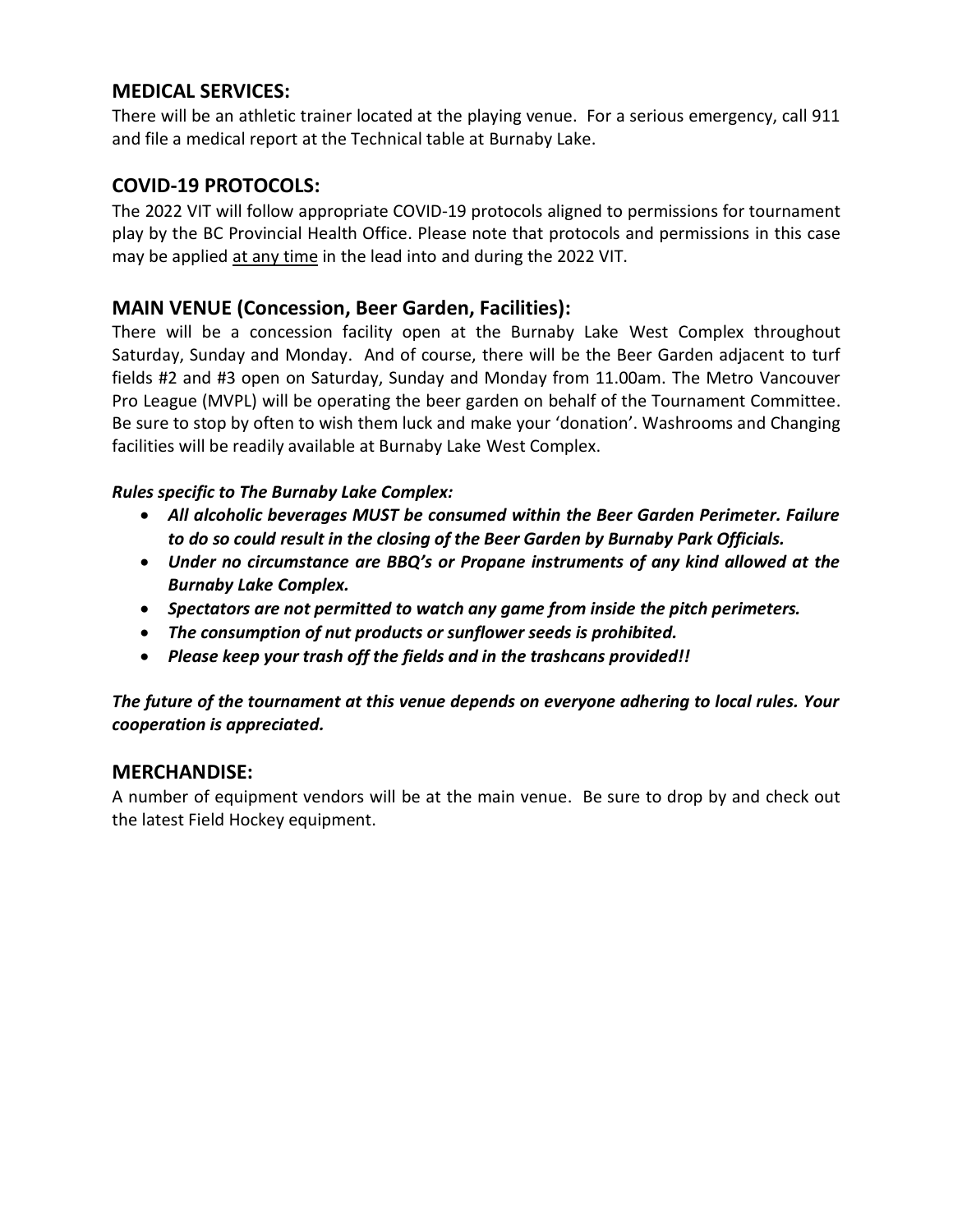# *Tournament Rules*

- **1. RULES:** The tournament shall be conducted in accordance with the Rules of the Game of Hockey (FIH).
- **2. POINTS:** Points will be awarded as follows: 3 pts win; 1 pt tie; 0 pts loss
- **3. TIES**
	- a) If at the end of pool play or round robin play, 2 or more teams have the same number of points, they will be ranked accordingly:
		- i) Goal differential ii) Goals for
		- iii) Result between the tied teams iv) Penalty Stroke Competition
	- b) Ties at the end of regulation play in the semi-finals or finals will be broken as follows:
		- i) One round of penalty strokes, 5 per team.
		- ii) Sudden death penalty strokes.

Note: due to time constraints, these may be taken at a spot not on the field of play as designated by the Tournament Director. Penalty strokes are utilized in this case again due to the time constraints between matches.

#### **4. MATCH LENGTH**

- i) The matches shall have 25-minute halves.
- ii) The halves will be started and ended by one long blast of the horn at Burnaby Lake.
- iii) One minute before the start of the halves, there will be three short blasts.
- iv) **Umpires are not to start the game early.**
- v) If a penalty stroke or penalty corner is awarded before the horn ending the half or the game, they shall be taken.

#### **5. UMPIRES**

- i) Umpires shall record the scores of all the games on the game card provided by the teams **and submit them to the technical table at Burnaby Lake.**
- ii) Umpires shall also record any yellow or red cards and the name of the player(s) **and submit them to the technical table at Burnaby Lake.**
- iii) The timing for Green and Yellow cards will be managed by the Match Umpires.
- **6. GAME BALLS:** Each team will be given a game ball at the beginning of the tournament. The team listed first is responsible for providing the game ball.
- **7. UNIFORMS** Teams are requested to wear presentable and appropriate uniforms, i.e. matching shirts, shorts/skirts, socks.
	- i) The team listed first has the choice of uniform colors.
	- ii) Should there be a conflict, the second team listed must change.
	- iii) Alternate pinnies will be available from the Technical Table.
	- iv) All teams are required to bring an alternate set of socks and a white shirt**.**
	- v) Team shirts do not need to be numbered or crested.
- **8. DISCIPLINARY CARDS:** One red card or two cumulative yellow cards issued to a player shall result in suspension from the following game. A second red card or equivalent will